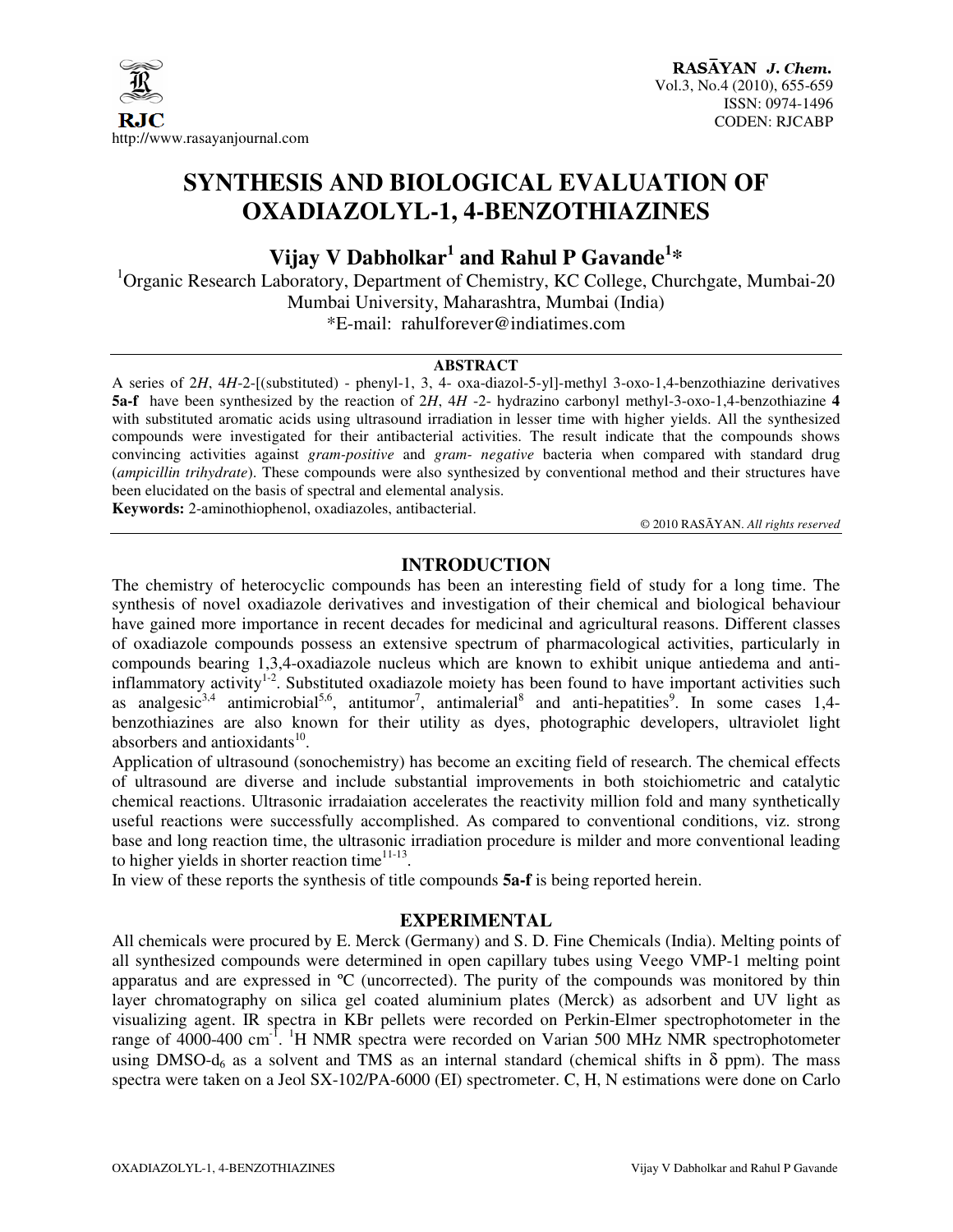Erba 1108 (C H N) Elemental Analyser. Ultrasound irradiation was carried out in 'Probe Ultrasound', manufactured by Dakshin pvt Ltd, Mumbai (Electrical Supply 230V A.C., 50 Hz).

### **Method A (Ultrasound Method):**

#### **3,4-dihydro-2-methoxycarbonylmethyl-3-oxo-2H-1,4-benzothiazine (3):**

2-Aminothiophenol (**1)** (1.25 gm, 0.01 mole), maleic anhydride (**2)** (0.98 gm, 0.01 mole), Methanol (25 mL) and Conc.  $H_2SO_4$  (2 mL) were taken in 100 ml round bottom flask and subjected to sonication for 10 mins. After completion of the reaction (monitored by TLC), the reaction mixture was cooled, solid thus obtained was washed with 5% sodium bicarbonate solution and extracted in dichloromethane to obtain **3**. (Yield 84 %, m.p. 138-140°C).

IR (cm<sup>-1</sup>): *v* 1740 (C=O), *v* 1690 (C=O), *v* 1480 (C=C). <sup>1</sup>H NMR (500 MHz, DMSO-d<sub>6</sub>, δ ppm): 2.88 (d, 2H, CH2), 3.61 (s, 3H, CH3), 3.85 (t, 1H, CH), 6.99 – 7.32 (m, 4H, ArH), 10.70 (s, 1H, ring NH).

## **2-Hydrazinocarbonylmethyl-3, 4-dihydro-3-oxo-2H-1, 4-benzothiazine (4):**

Compound **(3)** (2.37 gm, 0.01 mole), hydrazine hydrate (2 gm, 0.02 mole) and dry methanol (20 mL) were taken in 100 ml round bottom flask and subjected to sonication for 8mins. After completion of the reaction (monitored by TLC), the reaction mixture was cooled, poured on crushed ice, solid thus obtained was washed with water and recrystallised from methanol to get **4**. (Yield 80 %, m.p. 190-192°C).

IR ( cm<sup>-1</sup>): *v* 3350 (NH), 1760 (C=O), *v* 1630 (NH-NH<sub>2</sub>). <sup>I</sup>H NMR (500 MHz, DMSO-d<sub>6</sub>,  $\delta$  ppm): 2.69  $(d, 2H, CH_2)$ , 3.82 (t, 1H, CH), 4.22 (s, 2H, NH<sub>2</sub>), 6.98 – 7.30 (m, 4H, ArH), 9.09 (s, 1H, NH), 10.65 (s, 1H, ring NH).

#### **2H, 4H-2-[(substituted) - phenyl-1, 3, 4- oxa-diazol-5-yl]-methyl 3-oxo-1,4-benzothiazines 5a-f:**

Equimolar mixture of compound **4**, substituted aromatic acid (0.01 mole) and phosphorous oxychloride (5mL) was taken in round bottom flask and subjected to ultrasound irradiation. After conclusion of the reaction (monitored by TLC), the reaction mixture was poured onto crushed ice. On neutralization of the contents with sodium bicarbonate solution (20%) a solid mass separated out, which was filtered, washed with water and dried to yield **5**. The physical data of the compounds given in **Table 1**.

#### **Method B (Conventional):**

Compound **4** (0.01 mole) was dissolved in phosphorous chloride (15mL) and to it was added substituted aromatic acid (0.01 mole). The reaction mixture, after refluxing for 6 hr, was cooled to room temperature and poured onto crushed ice. The product was isolated in a similar manner as described above to get the desired compound.

### **2H, 4H-2-[phenyl-1, 3, 4- oxa-diazol-5-yl]-methyl 3-oxo-1,4-benzothiazines 5a:**

IR (cm-1): *v* (CH) 2978; *v* (C=O) 1665; *v* (N-N=C) 1245; *v* (C-O-C) 1090. <sup>1</sup>H NMR δ (ppm): 10.71 (s, 1H, ring NH); 7.08- 7.54 (m, 9H, Ar-H); 4.01 (t, 1H, CH); 2.68 (d, 2H, CH2);

## <sup>13</sup> C NMR δ ppm: 168.1 (C=O); 154.2 (C=N); 157.6 (C=N); 122-142 (ArC); 78.5 (CH); 37.3 (CH<sub>2</sub>).

## **2H, 4H-2-[methyl-1, 3, 4- oxa-diazol-5-yl]-methyl 3-oxo-1,4-benzothiazines 5b:**

IR (cm-1): *v* (CH) 2984; *v* (C=O) 1675; *v* (N-N=C) 1238; *v* (C-O-C) 1095. <sup>1</sup>H NMR δ (ppm): 10.74 (s, 1H, ring NH); 7.18- 7.63 (m, 8H, Ar-H); 4.07 (t, 1H, CH); 2.68 (d, 2H, CH2); 2.37 (s, 3H, CH3).

<sup>13</sup> C NMR δ ppm: 165.4 (C=O); 152.1 (C=N); 157.1 (C=N); 124-140 (ArC); 79.1 (CH); 35.1 (CH<sub>2</sub>); 27.4  $(CH_3)$ . MS:  $338$  (M<sup>+</sup>)

## **2H, 4H-2-[methoxy-1, 3, 4- oxa-diazol-5-yl]-methyl 3-oxo-1,4-benzothiazines 5d:**

IR (cm-1): *v* (CH) 2994; *v* (C=O) 1690; *v* (N-N=C) 1230; *v* (C-O-C) 1085. <sup>1</sup>H NMR δ (ppm): 10.70 (s, 1H, ring NH); 6.84- 7.38 (m, 8H, Ar-H); 4.1 (t, 1H, CH); 3.78 (s, 3H, OCH3); 2.76 (d, 2H, CH2). <sup>13</sup> C NMR δ ppm: 164.1 (C=O); 151.5 (C=N); 155.7 (C=N); 122-140 (ArC); 79.7 (CH); 55.4 (OCH<sub>3</sub>); 37.5  $(CH<sub>2</sub>)$ . MS: 354 (M<sup>+</sup>)

## **2H, 4H-2-[hydroxy-1, 3, 4- oxa-diazol-5-yl]-methyl 3-oxo-1,4-benzothiazines 5e:**

IR (cm-1): *v* (CH) 3010; *v* (C=O) 1680; *v* (N-N=C) 1242; *v* (C-O-C) 1090. <sup>1</sup>H NMR δ (ppm): 10.72 (s, 1H, ring NH); 6.90- 7.34 (m, 8H, Ar-H); 5.4 (s, 1H, OH); 4.1 (t, 1H, CH); 2.72 (d, 2H, CH2).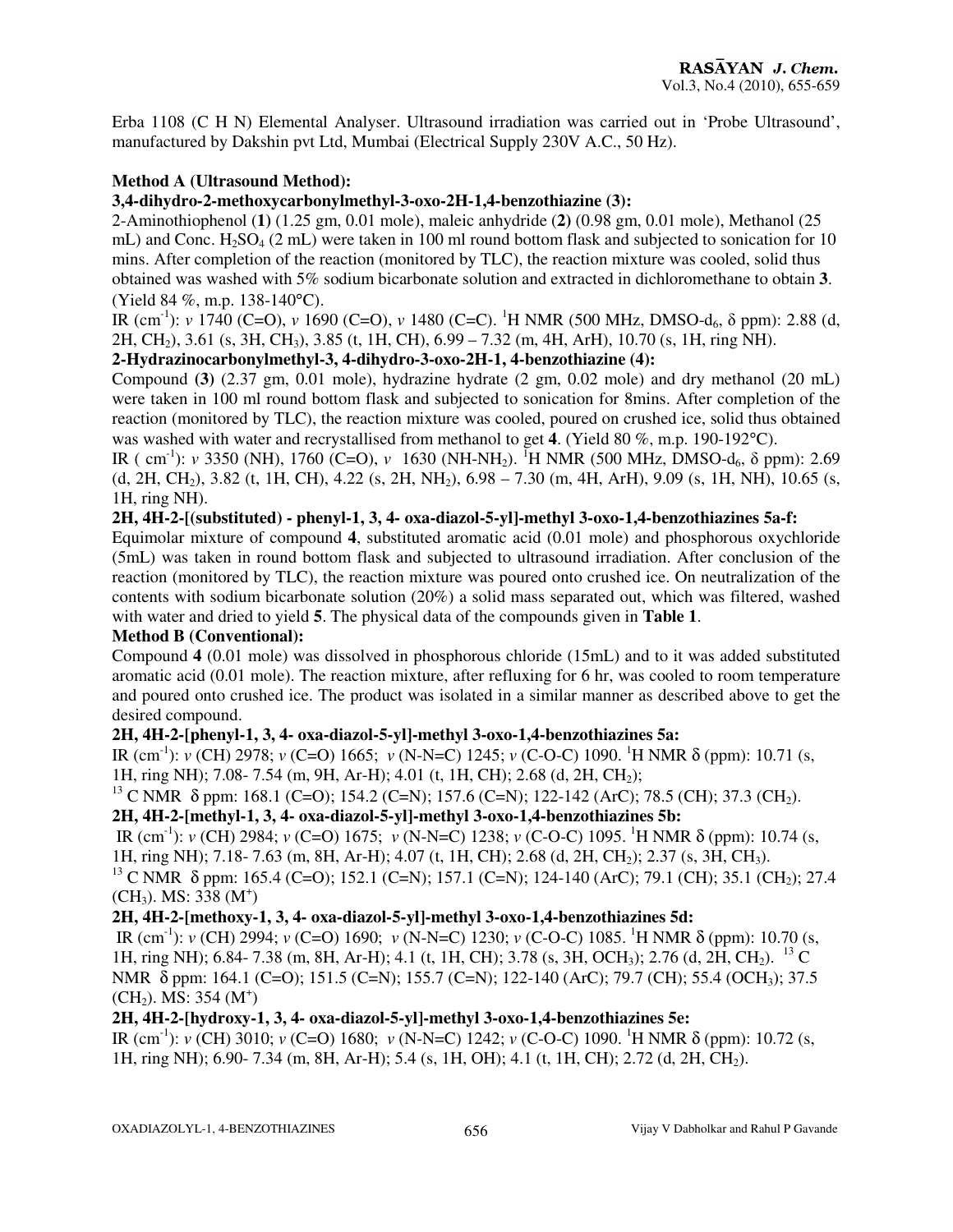#### **Antimicrobial evaluation**

Representative compounds were evaluated for their antibacterial activity against gram-negative bacteria, *E. coli* and *P. aeruginosa* and gram-positive bacteria, *S. aureus*, and *C. diphtheriae* using disc diffusion method<sup>14</sup>. The zone of inhibition was measured in mm and the activity was compared with standard drug *ampicillin trihydrate*. The results of antibacterial screening studies are reported in Table-2.

#### **RESULTS AND DISCUSSION**

2*H*, 4*H*-2-[(substituted) - phenyl-1, 3, 4- oxa-diazol-5-yl)]-methyl 3-oxo-1,4-benzothiazines **5a-f** described in this study are shown in Table 1 and the reaction sequence for the synthesis is outlined in Scheme 1. 2-aminothiophenol **(1)** with an equimolar amount of maleic anhydride **(2)** in presence of ethanol and conc.  $H_2SO_4$  undergoes cyclization to form 3,4-dihydro-2-methoxycarbonylmethyl-3-oxo-2H-1,4benzothiazine **(3)**. The formation of **(3)** was explained on the basis of an IR band at 1740 & 1690  $cm<sup>-1</sup>$  due to ester and cyclic  $\geq$ C=O respectively. This was also confirmed from <sup>1</sup>H NMR signal at 3.6 ppm due to –CH3. The compound **(3)** underwent hydrazinolysis led to formation of 2*H*, 4*H-*2-hydrazino carbonyl methyl-3-oxo-1,4-benzothiazine **(4)**. The formation of compound **(4)** was ascertained on the basis of IR bands at 3350, 3310 and 1630 cm<sup>-1</sup> due to NH-NH<sub>2</sub>. Disappearance of signal at 3.6 ppm and 2.9 ppm due to  $-CH_3$ ,  $-CH_2$  respectively and ppearance of signal at 4.2 ppm and at 9.08 ppm due to NH<sub>2</sub> and -NH respectively in <sup>1</sup>H NMR confirms the formation of compound **(4)**. Further cyclization of **(4)** with aromatic acids in POCl<sub>3</sub> yielded 2H, 4H-2-[(substituted) - phenyl-1, 3, 4- oxa-diazol-5-yl]-methyl 3-oxo-1,4-benzothiazines **(5a-f)**. In the IR spectra two new vibrations at 1090 cm<sup>-1</sup> (C-O-C) and at 1245 cm<sup>-1</sup> (N-N=C) were visible, while no bands were seen at  $1625 \text{ cm}^{-1}$  (NH-NH<sub>2</sub>) and  $3310\text{-}3420 \text{ cm}^{-1}$  (NH) regions, indicating the absence of –CONH linkage. Vibration at  $1090 \text{ cm}^{-1}$  was the characteristic of a cyclic –C-O-C- linkage and 1245 cm<sup>-1</sup> for  $-N-N=C$  group formation, confirming the presence of a 1,3,4-oxadiazole ring. The structures were also supported by  ${}^{1}H$  NMR and  ${}^{13}C$  NMR spectra.

#### **CONCLUSION**

Ultrasound irradiation for synthesis of the title compounds offers reduction in reaction time, operation simplicity, cleaner reaction, easy work up and improved yields. The procedure clearly highlights the advantages of ultrasound. The synthesized compounds **5a-f** showed convincing activity against gram positive and gram negative organisms. The data reported in this article may be helpful guide for the medical chemists who are working in this area.

#### **ACKNOWLEDGEMENTS**

The authors are grateful to the Principal Ms. Manju J. Nichani and Management of K.C. College, Mumbai for providing necessary facilities. Authors are also thankful to the Director, Institute of Science, Mumbai for providing spectral analyses.

| Compd | Ar              | Molecular               | Molecular | Melting point   | Yield $(\% )$ |       |
|-------|-----------------|-------------------------|-----------|-----------------|---------------|-------|
|       |                 | Formula*                | weight    | $\rm ^{\circ}C$ | Ultrasound    | Conv. |
| 5a    | Phenyl          | $C_{17}H_{13}N_3O_2S$   | 323       | 284-286         | 85            | 55    |
| 5b    | 4-methylphenyl  | $C_{18}H_{15}N_3O_2S$   | 337       | > 300           | 84            | 58    |
| 5c    | 4-chlorophenyl  | $C_{17}H_{12}N_3O_2SC1$ | 357.5     | 278-280         | 82            | 54    |
| 5d    | 4-methoxyphenyl | $C_{18}H_{15}N_3O_3S$   | 353       | > 300           | 80            | 52    |
| 5e    | 4-nitrophenyl   | $C_{17}H_{12}N_4O_4S$   | 368       | > 300           | 86            | 59    |
| 5f    | 4-hydroxyphenyl | $C_{17}H_{13}N_3O_3S$   | 339       | > 300           | 85            | 56    |

#### Table-1: Charactrization of the synthesized compounds

\*Satisfactory C, H and N analysis were obtained for all the compounds.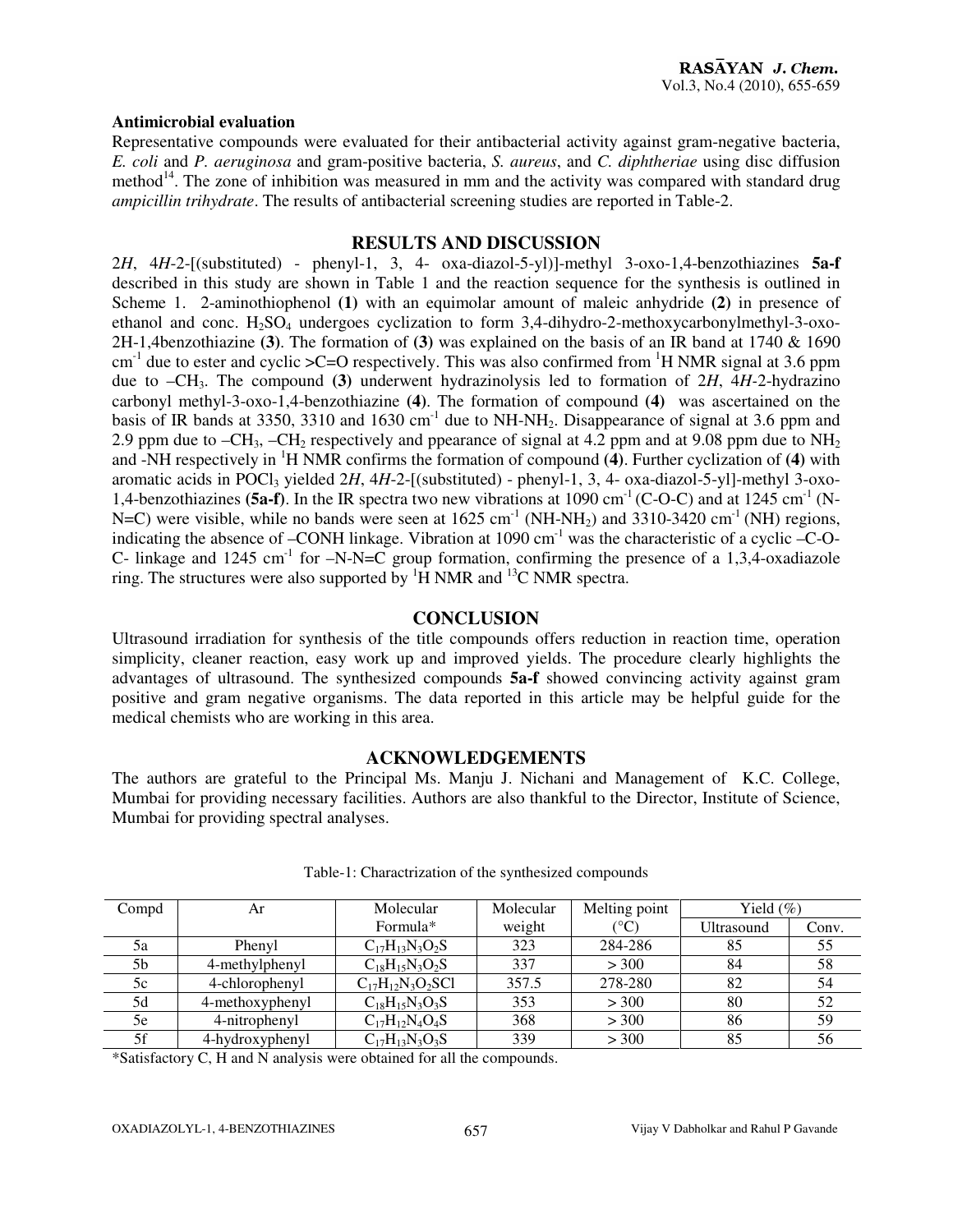|                       | Zone of inhibition (in mm) $*$ |               |                      |               |  |  |
|-----------------------|--------------------------------|---------------|----------------------|---------------|--|--|
| Compd                 | Gram Positive                  |               | <b>Gram Negative</b> |               |  |  |
|                       | <i>S.aureus</i>                | C. diphtheria | E. coli              | P. aeruginosa |  |  |
| 5a                    | ۱4                             | 10            |                      |               |  |  |
| 5b                    | 23                             | 21            | 16                   | 12            |  |  |
| 5c                    | 18                             | 20            |                      | 19            |  |  |
| 5d                    | 16                             |               | 10                   |               |  |  |
| 5e                    | 23                             | 21            | 14                   | 15            |  |  |
| 5f                    | 19                             | 20            | 20                   | 18            |  |  |
| Ampicillin trihydrate | 27                             | 25            | 24                   | 22            |  |  |
| DMSO                  |                                |               |                      |               |  |  |

#### Table-2: Antibacterial *in vitro* activity of compounds 5a-f

\* N.B. Concentration selected was 100 µg/ml and DMSO was used as the solvent